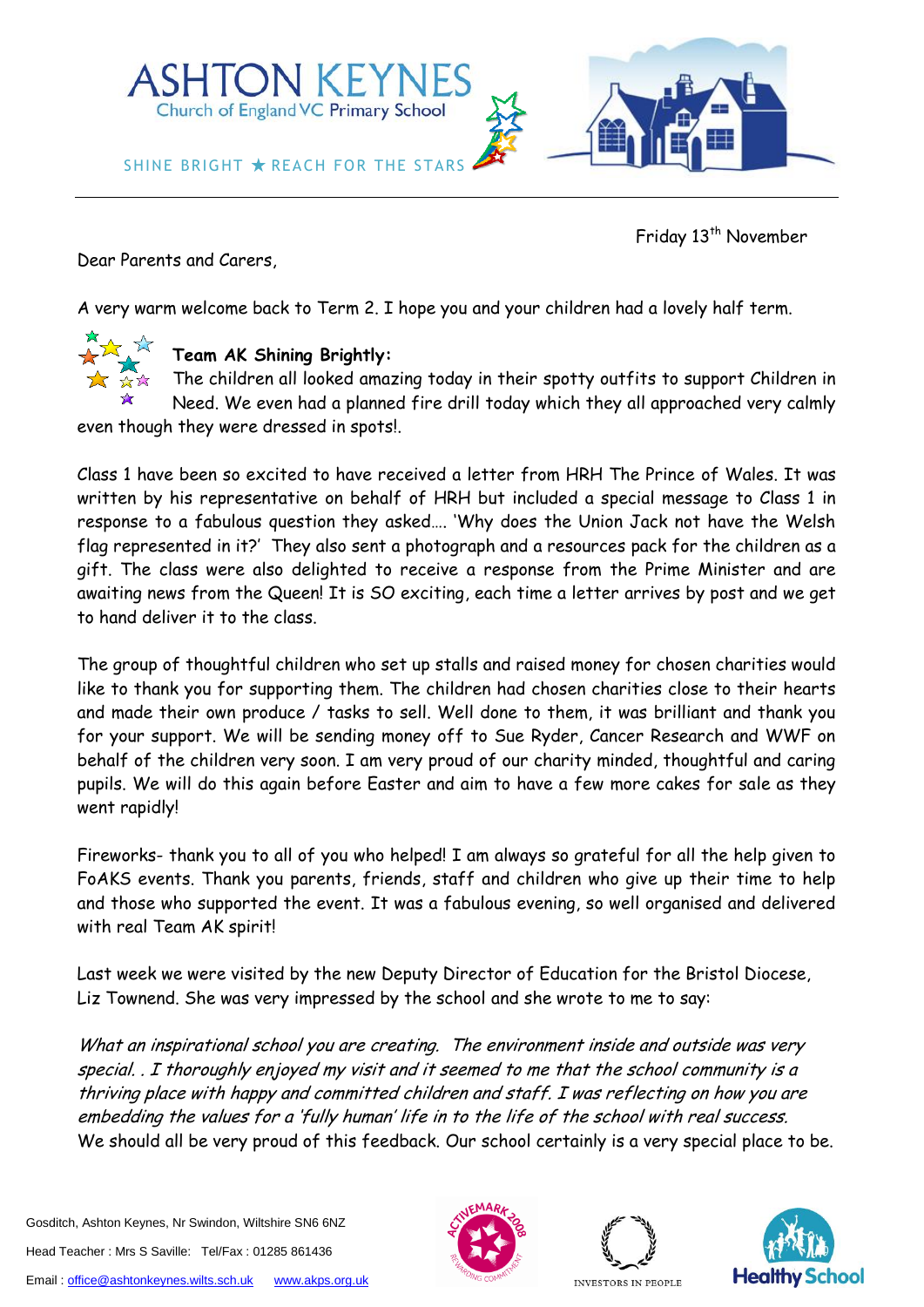

#### **Parent Consultation Evenings**

Please be reminded that parents evenings are Tuesday 24<sup>th</sup> November 4.30-7pm and Thursday 26<sup>th</sup> November 3.30-6pm. The board to sign up on will be available on Monday from 3pm on the playground under the bike shelter canopy. If you are not able to come into school to sign up, please telephone the office to arrange an appointment on the form.

New to this parents evening, you will be given a helpful sheet with personalised targets for your child which will help you to support at home. We have done this in the style of our star challenge 1 star, 2 star and WOW. We hope this will improve the meetings by giving you more information similar to what we do in the Spring term meetings.

#### **Reminder Parent Governor Vacancy**

Please be reminded that we have a vacancy for a parent Governor. This is an exciting opportunity for one parent and for our school. See the letter sent out for more details.

## **Breakfast Club Christmas Special**

After the successful Christmas session last year, it is planned again for Wednesday  $16<sup>th</sup>$ December at 8am. There will be a special Christmas breakfast with a visit from Father Christmas and a gift. The cost is the usual £3, please book early to avoid disappointment. It was magical last year. Contact the office for more information or see Mrs Sampson direct.

## **AK School Improvement Plan Update**

**SIP Action 4**: Forest Schools- Class 6 loved their session! They were den building, planning a new fire pit and seating area and stayed out learning in the pouring rain with a change of clothes. Everyone, including Mr Loveridge who was there to observe as a Governor were buzzing! Class 5 thought their session was fantastic. They made bug houses from wood which they sawed and dens which they absolutely loved. Please see class 5 page of the website for more on this.

**SIP Action 2:** Reading- the first two AK book club groups have taken place in Class 4. Mrs Hancock was very impressed with the groups and the children all gave me excellent feedback on the session. We are developing a reading corridor along from Class 6. It is exciting to watch it taking shape and books appearing along with a reading graffiti wall.

Kind regards,

## S.L.Saville

Mrs. Saville Head teacher **Please always check the calendar on our website [www.akps.org.uk](http://www.akps.org.uk/) for dates.**







INVESTORS IN PEOPLE